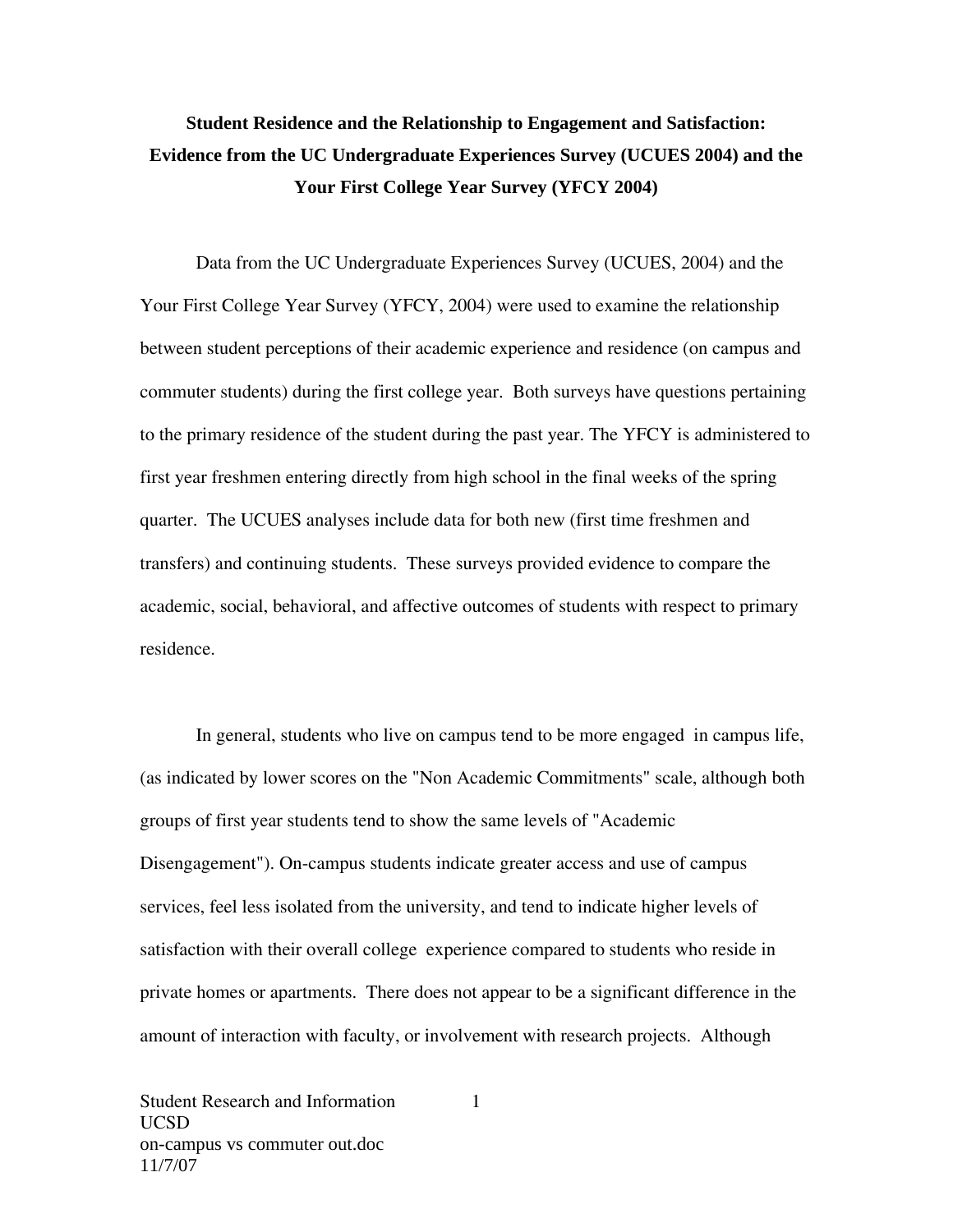students living on campus tend to find faculty more accessible, both groups tended to rate the quality of instruction similarly.

With respect to academic performance, students living on-campus achieved higher grades, particularly among first year students. Both on- and off-campus groupings report similar levels of difficulty in maintaining a high GPA with on-campus residents reporting somewhat less difficulty. In general, living on campus is associated with higher levels of involvement and satisfaction with the university. It appears that the on-campus residents spend somewhat more time involved in other campus pursuits and co-curricular activities. The first year students who report living on campus report greater success in adjusting to campus life and achieve somewhat higher grades while maintaining more active social life compared to first year commuter students.

## **The Value of Residential Life to the UC Experience**

Student Research and Information 2 UCSD on-campus vs commuter out.doc 11/7/07 Data from the UCUES and the YFCY indicate a generally positive relationship between living on -campus and several measures such as perceived feelings of isolation, first year grades, making friends, and other indicators. The data suggest that being a resident at UCSD during your first college year at UCSD has positive effects. In particular, students living on-campus during their first or second college year were more likely to indicate satisfaction with the campus experience, social life, and higher levels integration with campus life. When analyzed for first year students, on-campus students tended to spend more time studying, have higher GPA's and complete more units than first year students living off-campus. On a variety of factor scales that included